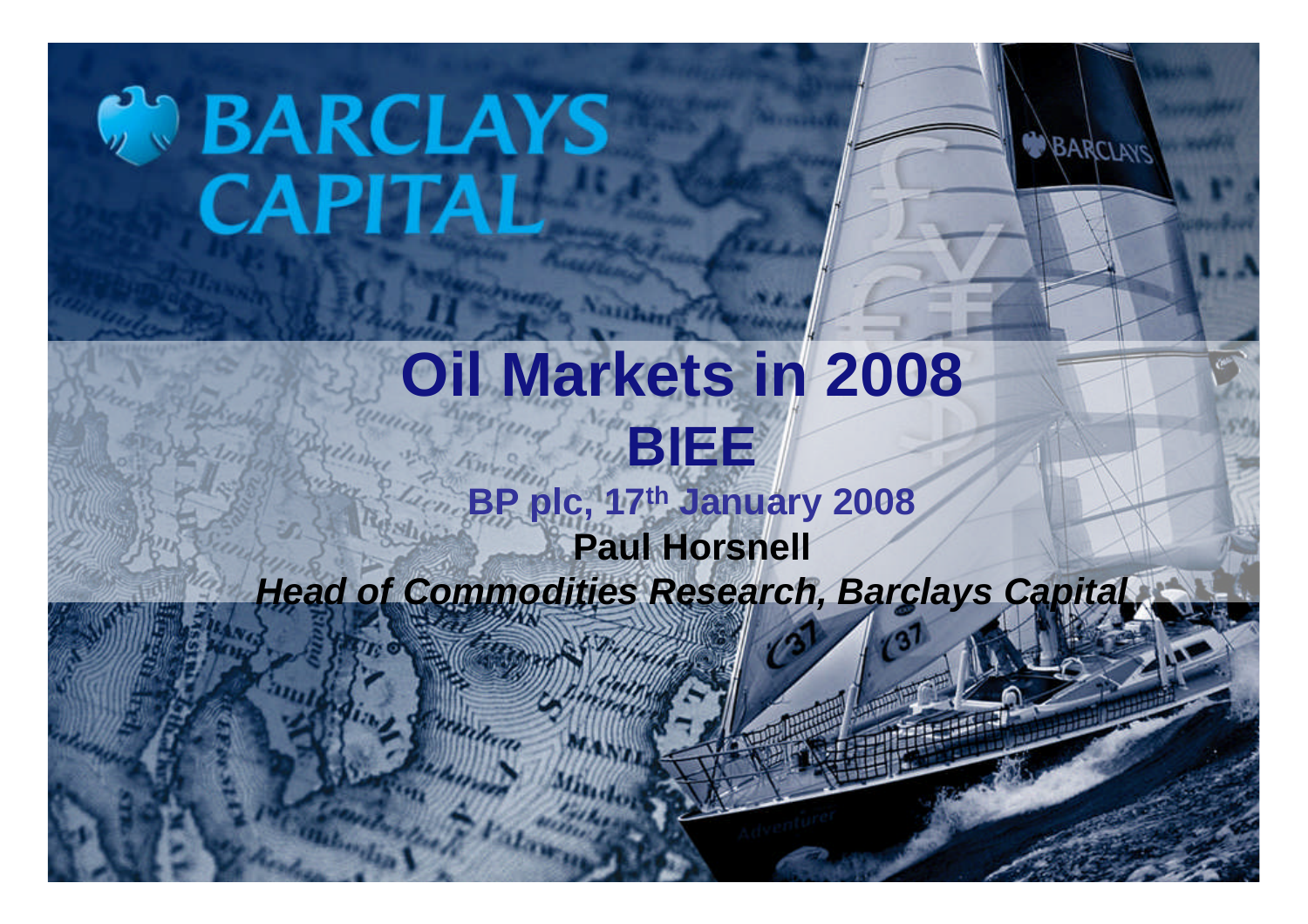## **The back of the curve is still shifting**



**BARCLAYS CAPITAL**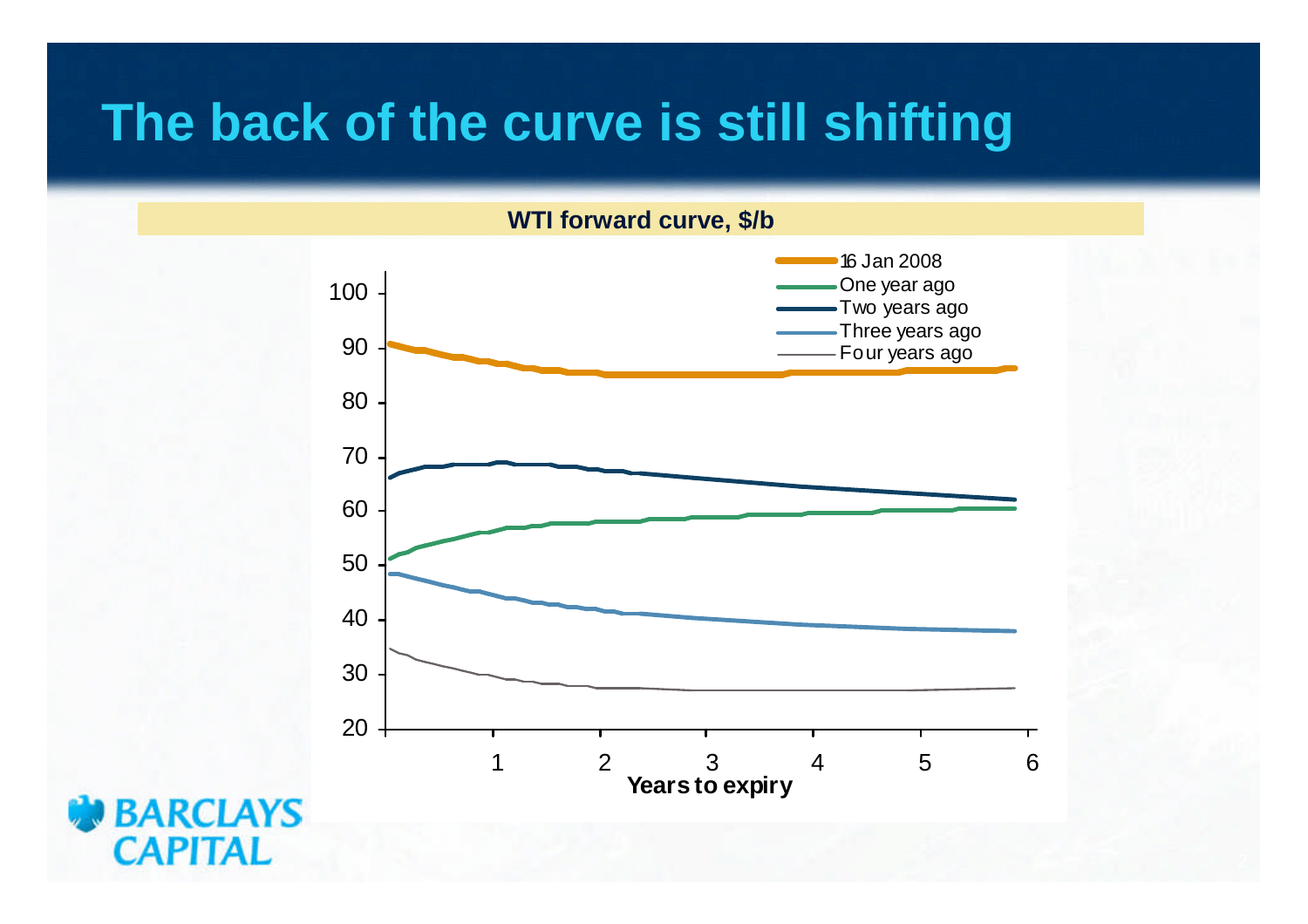# **OPEC's choices**

**OPEC output, average of several sources, mb/d, excl Angola**



**BARCLAYS CAPITAL**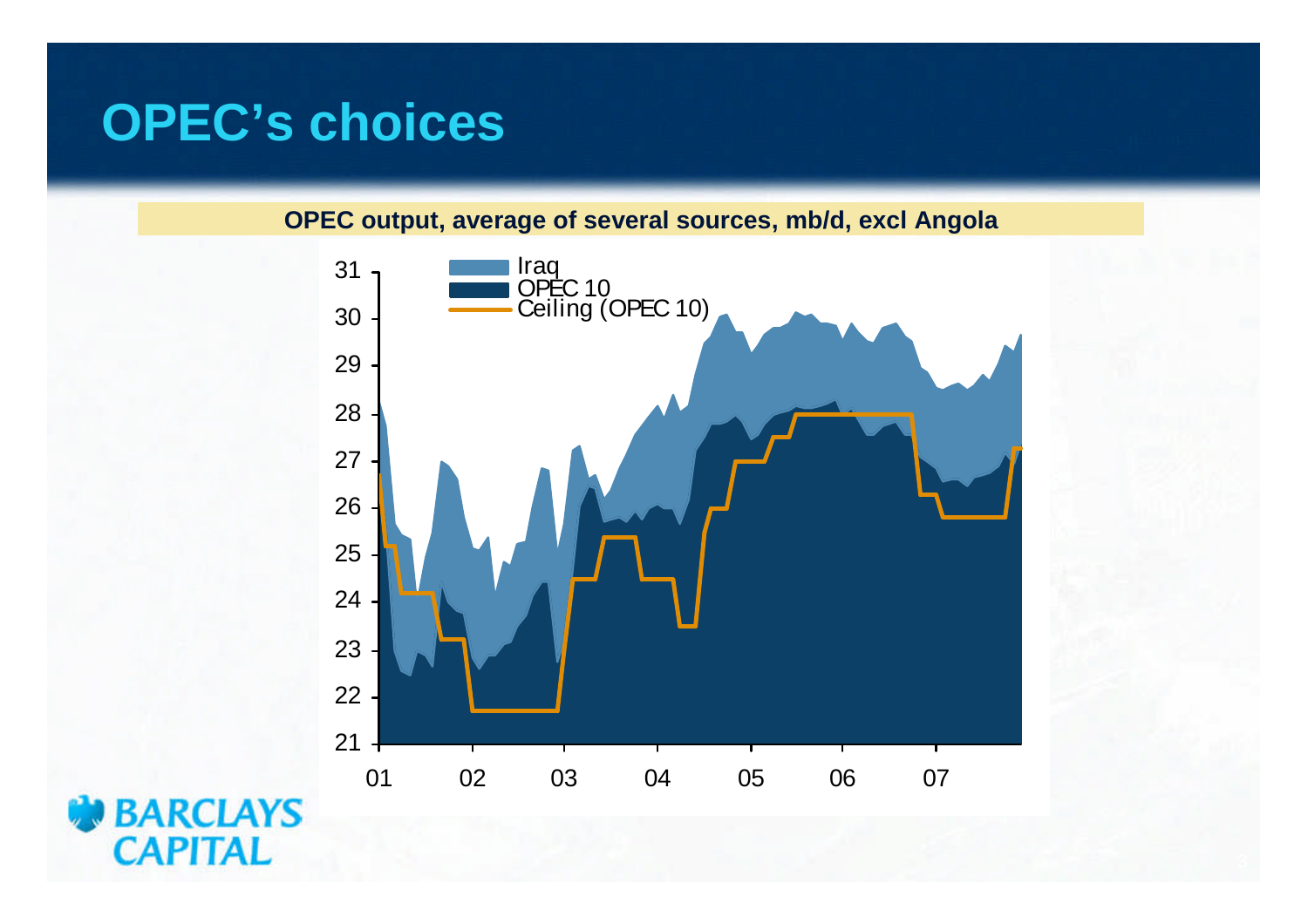# **Hardwiring 1 mb/d of demand**

**Projected demand growth in 2008, thousand b/d**

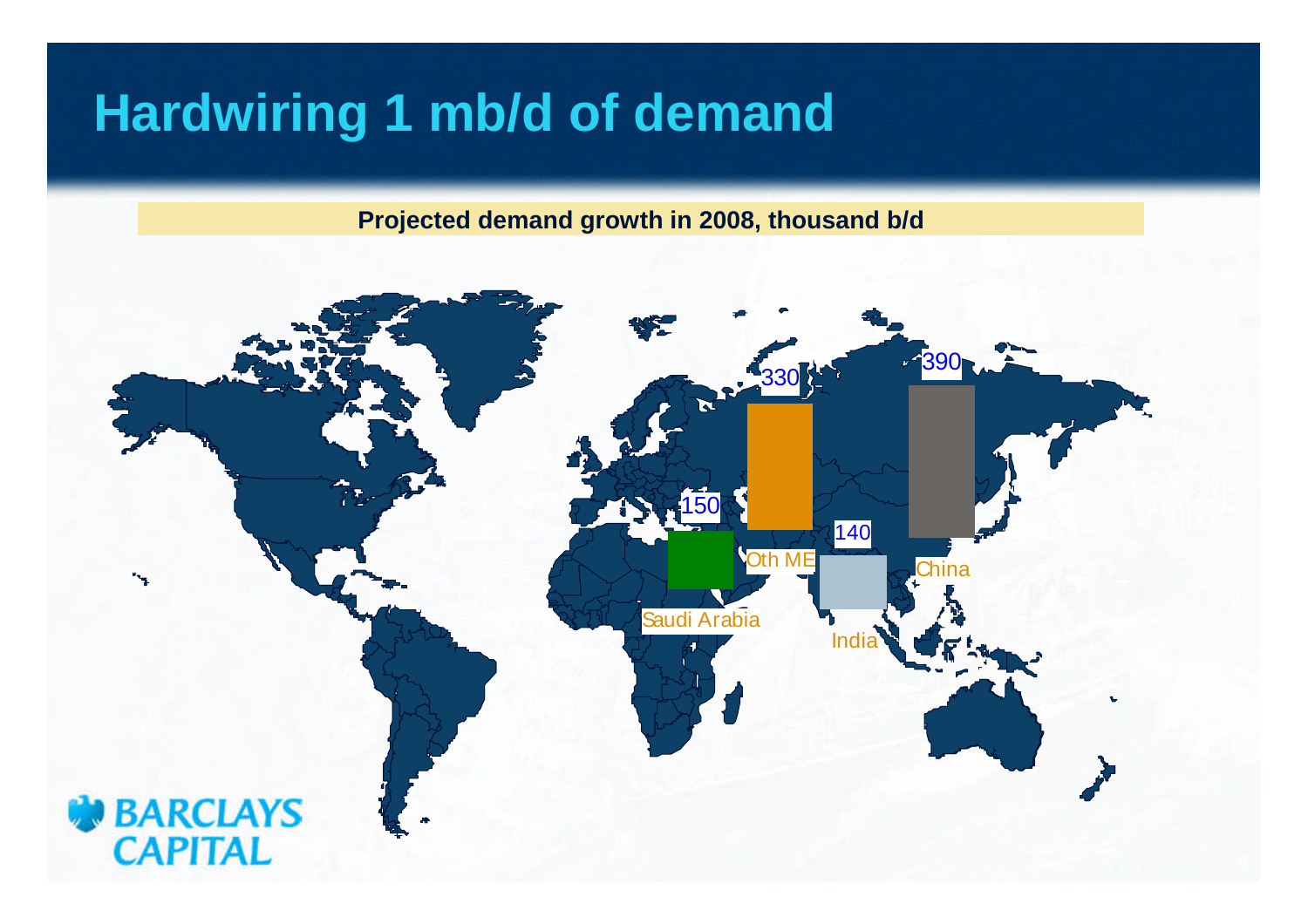#### **2007 forecasts repeated the 2006 experience**

**Estimates of non-OPEC supply growth in 2007 by month, mb/d**



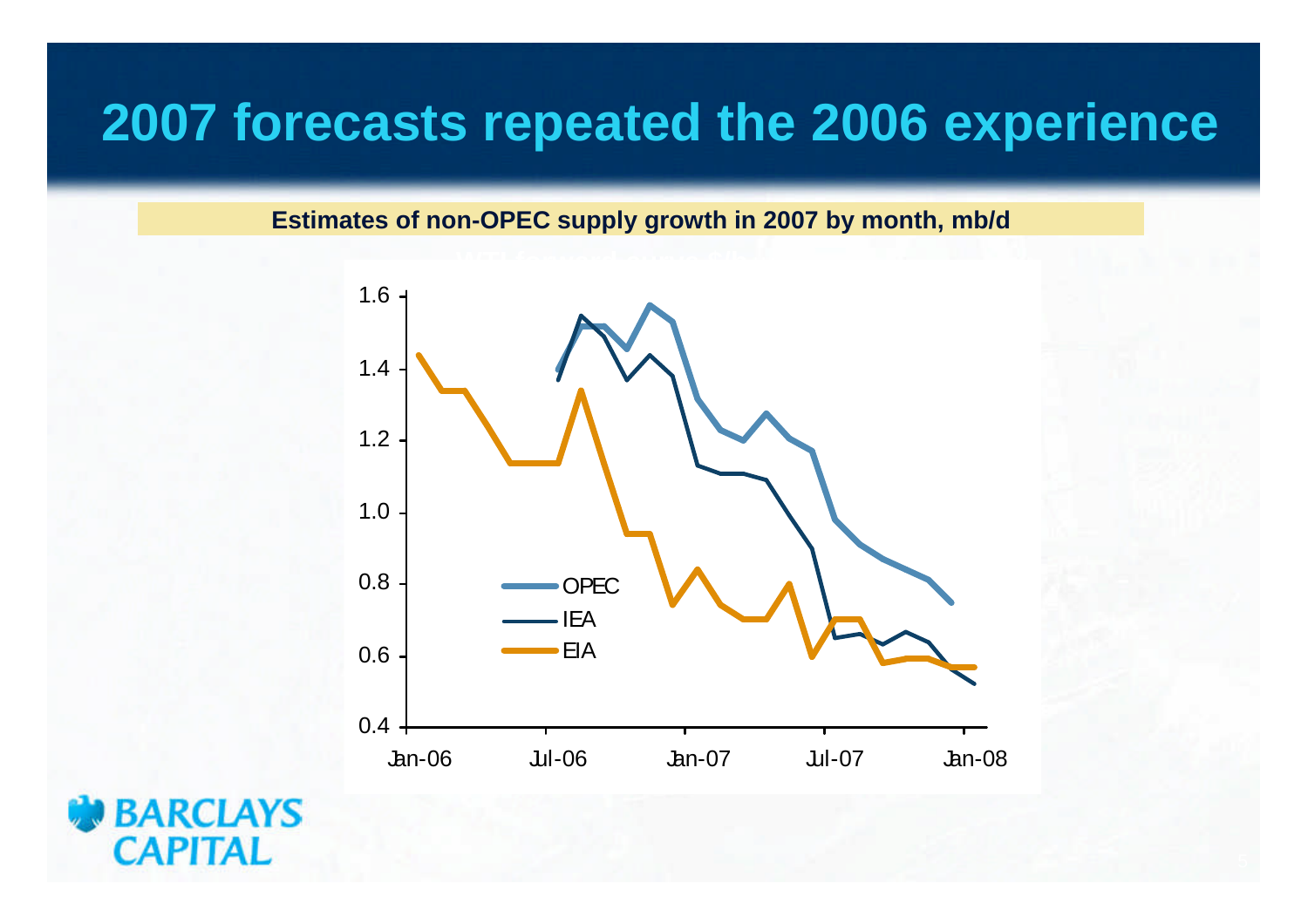#### **Non-OPEC projections**

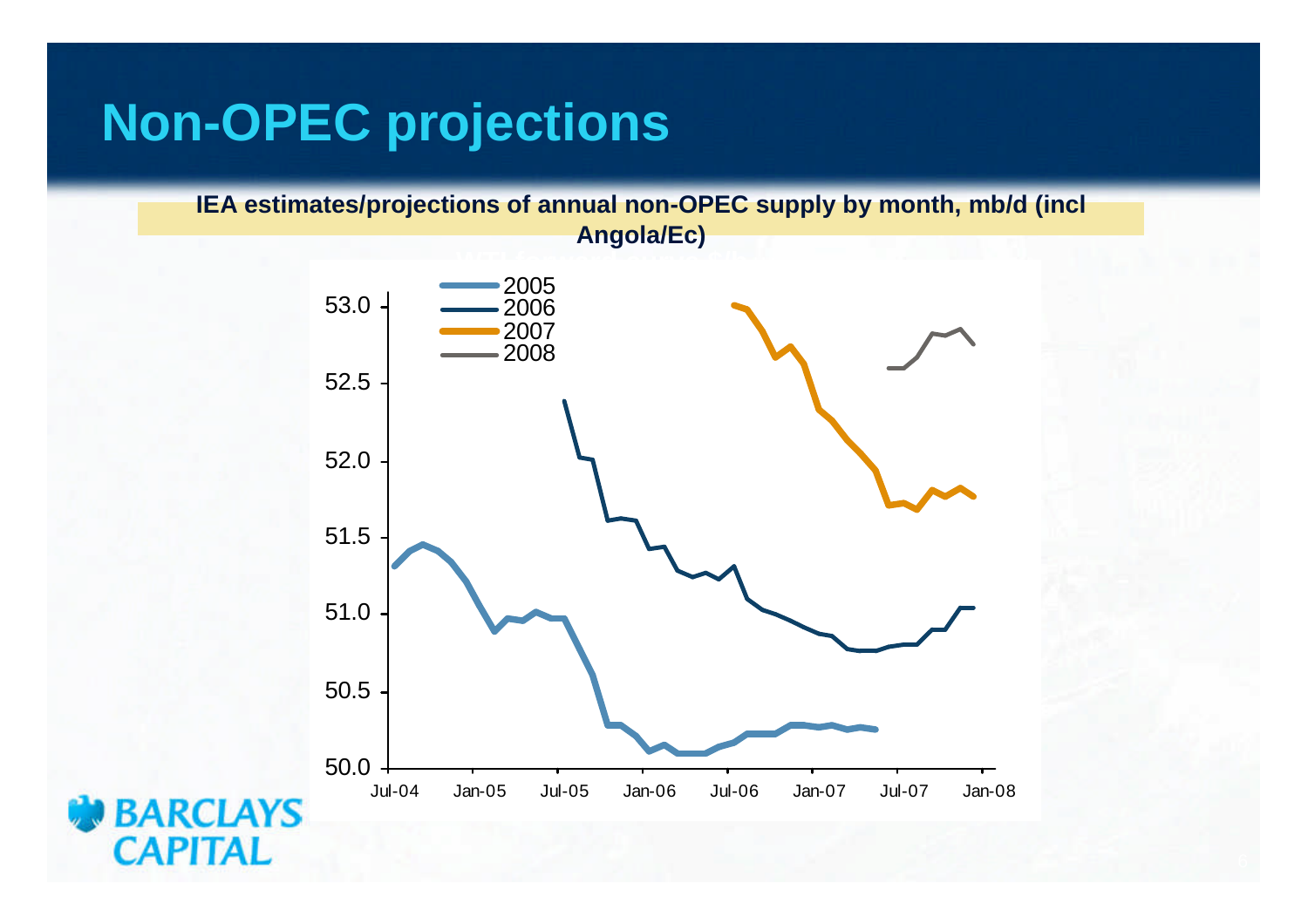## **Main sources of non-OPEC supply growth**

**Supply growth 2006-8, thousand b/d**

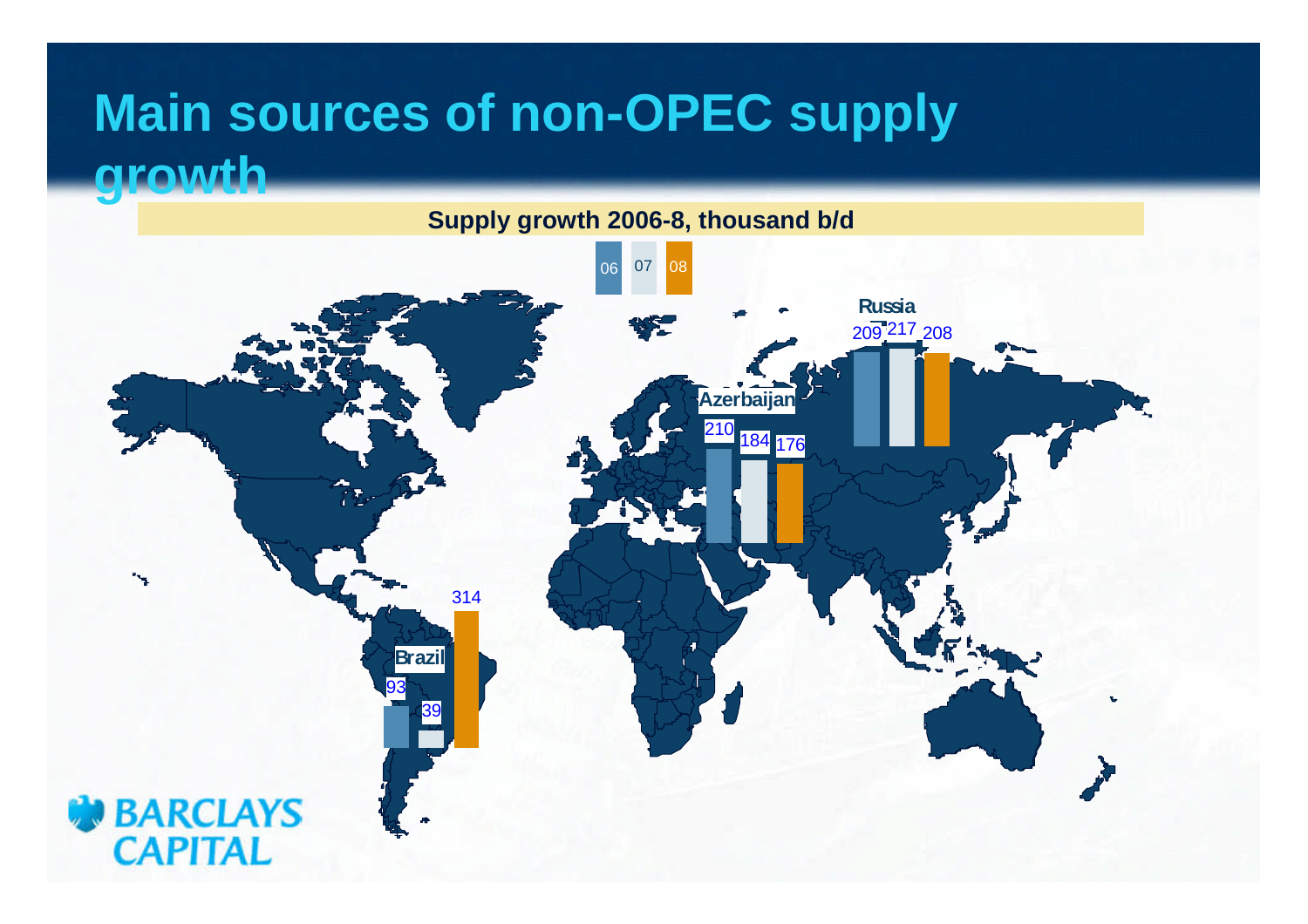### **Main sources of non-OPEC decline**

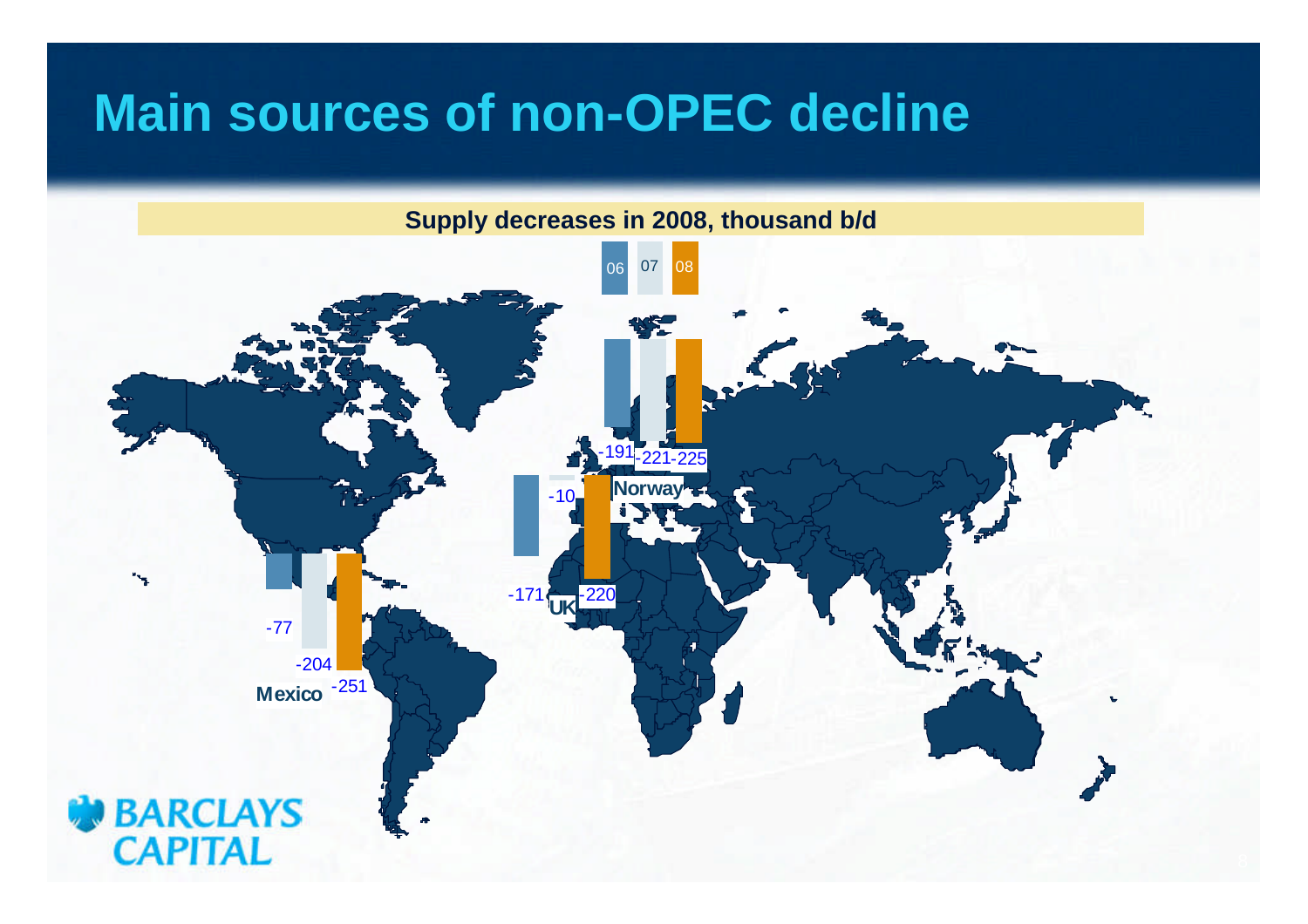# **Incremental oil supplies**





*Source: US Energy Information Administration, International Energy Outlook, 21 May 2007 Source: US Energy Information Administration, International Energy Outlook, 21 May* 2007<br>**BARCLAYS**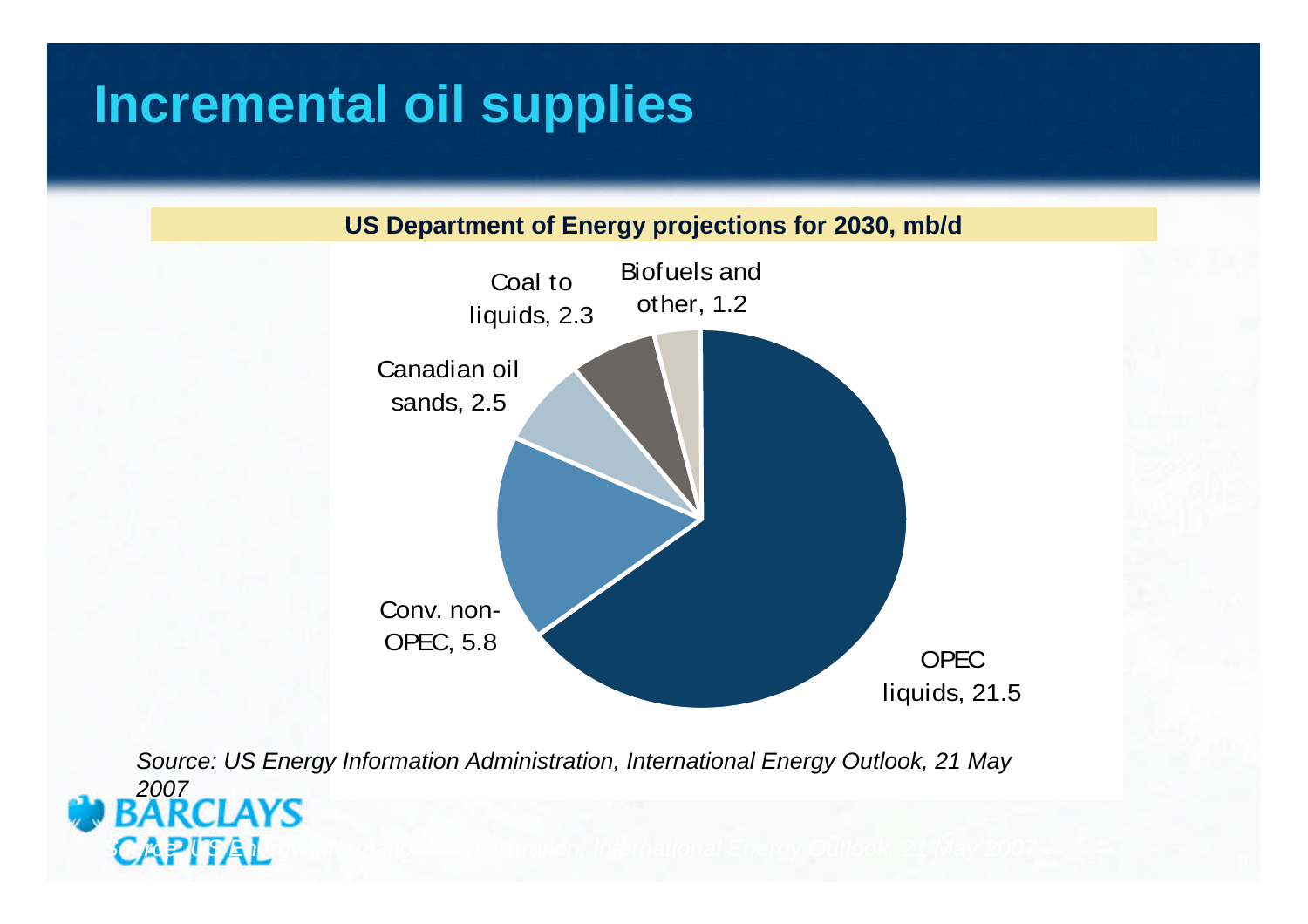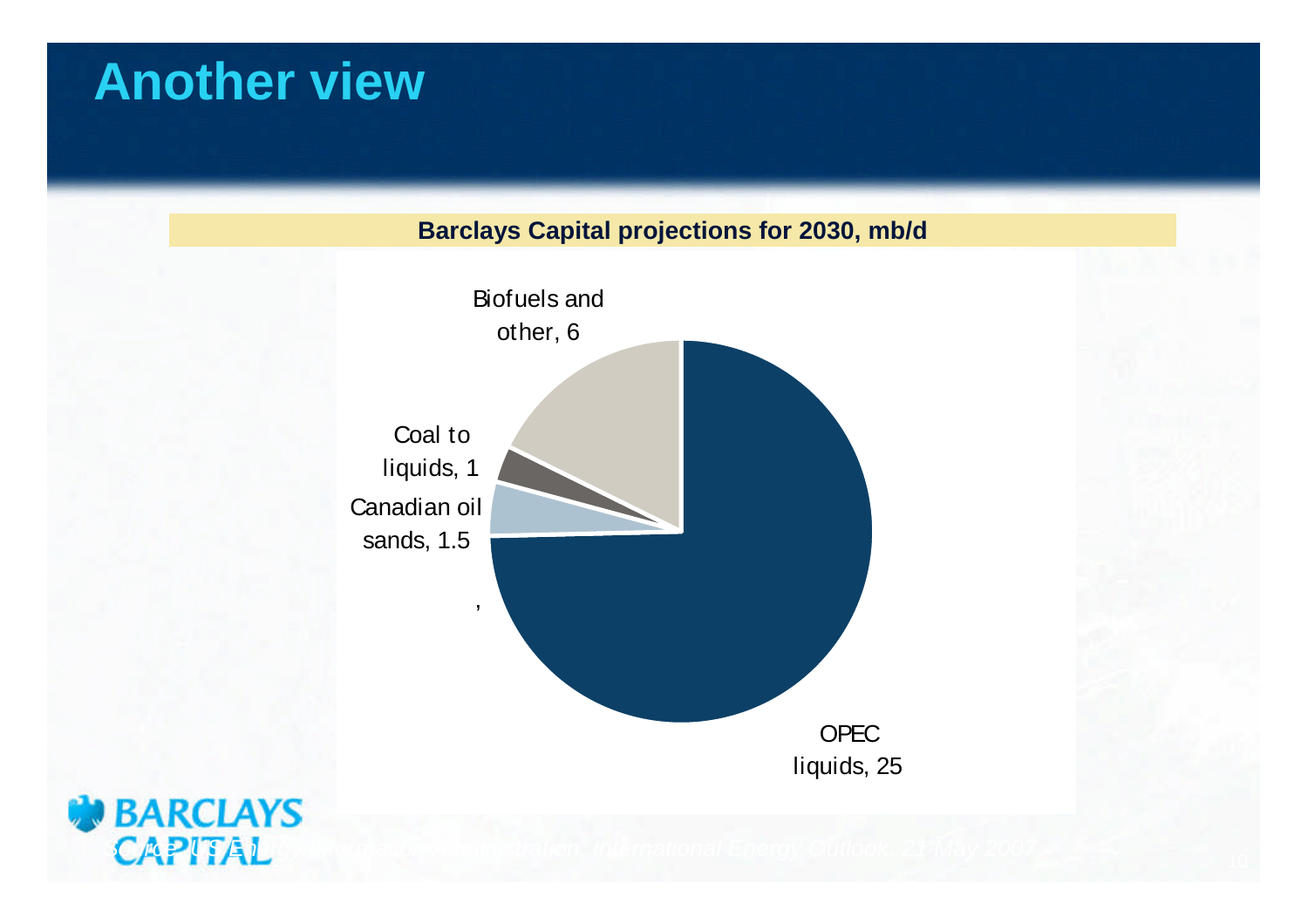#### **Carbon matters**

**BARCLAYS** 

**CAPITAL** 

#### **FIGURE 10.2. MARGINAL ABATEMENT COST CURVE 2020**



*Source: UK Energy White Paper, 23 May 2007*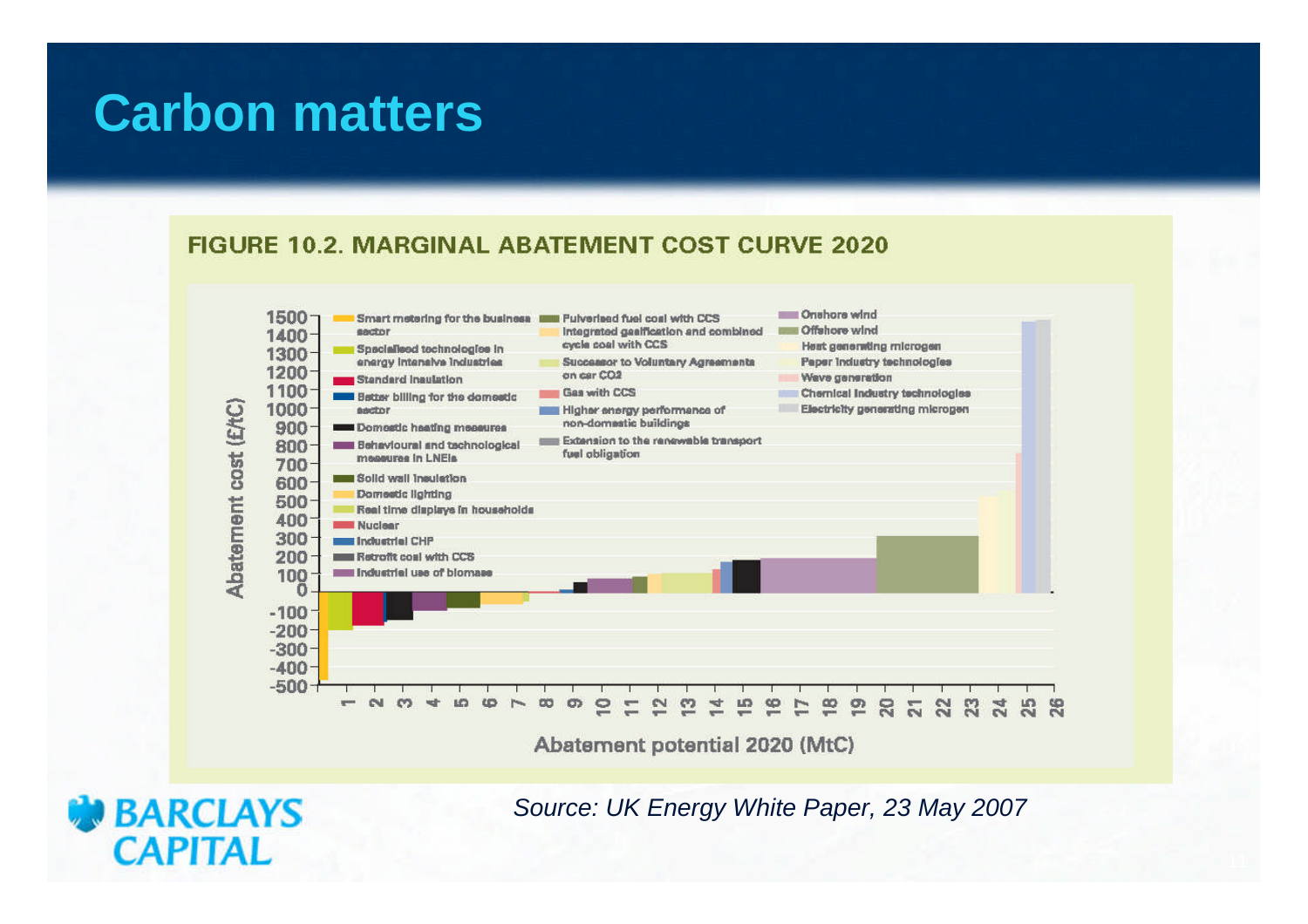# **Oil market balances**

|                               |        | Annual        |        |                     |        |                |        | Annual  |        |           |                |                     |        | Annual  |
|-------------------------------|--------|---------------|--------|---------------------|--------|----------------|--------|---------|--------|-----------|----------------|---------------------|--------|---------|
|                               | 2006   | change        |        | 07Q1 07Q2 07Q3 07Q4 |        |                | 2007   | change  |        |           |                | 08Q1 08Q2 08Q3 08Q4 | 2008   | change  |
| <b>Demand</b>                 | 84.9   | 1.11          | 86.0   | 84.8                |        | 85.5 87.4      | 85.9   | 1.07    | 88.1   | 85.9      | 86.7           | 88.5                | 87.5   | 1.59    |
| OECD demand                   | 49.3   | $-0.35$       | 49.5   | 48.1                | 48.7   | 50.2           | 49.1   | $-0.20$ | 50.5   | 48.2      | 48.8           | 50.2                | 49.4   | 0.30    |
| non-OECD demand               | 35.6   | 1.46          | 36.5   |                     |        | 36.7 36.9 37.2 | 36.8   | 1.28    |        |           | 37.6 37.8 37.9 | 38.3                | 38.1   | 1.29    |
|                               |        |               |        |                     |        |                |        |         |        |           |                |                     |        |         |
| Non-OPEC supply               | 48.8   | 0.28          | 49.7   | 49.4                | 48.8   | 49.5           | 49.4   | 0.56    | 49.5   | 49.4      | 49.0           | 49.6                | 49.4   | 0.01    |
| non-OPEC excluding FSU        | 36.7   | $-0.18$       | 37.1   | 36.9                | 36.3   | 36.9           | 36.8   | 0.11    | 36.7   | 36.4      | 35.9           | 36.4                | 36.4   | $-0.42$ |
| <b>FSU</b>                    | 12.1   | 0.46          | 12.6   |                     |        | 12.5 12.5 12.6 | 12.6   | 0.45    | 12.8   | 13.0      | 13.0           | 13.2                | 13.0   | 0.43    |
|                               |        |               |        |                     |        |                |        |         |        |           |                |                     |        |         |
| <b>OPEC NGLs/</b> condensates | 4.4    | 0.23          | 4.6    | 4.6                 | 4.7    | 4.7            | 4.6    | 0.25    | 4.8    | 5.0       | 5.1            | 5.1                 | 5.0    | 0.36    |
| Call on OPEC crude and stocks | 31.7   | 0.60          | 31.8   | 30.8                | 32.1   | 33.2           | 32.0   | 0.26    |        | 33.8 31.6 | 32.7           | 33.8                | 33.2   | 1.21    |
|                               |        |               |        |                     |        |                |        |         |        |           |                |                     |        |         |
| OPEC crude                    |        | $31.6 - 0.05$ | 30.7   | 30.7                | 30.7   | 31.2           | 30.8   | $-0.72$ | 31.6   |           |                | 31.8 32.0 32.2      | 31.9   | 1.06    |
| OPEC excluding Iraq           | 28.2   | $-0.64$       | 27.1   | 26.8                |        | 26.7 27.1      | 26.9   | $-1.25$ | 27.5   | 27.7      | 27.9           | 28.0                | 27.8   | 0.86    |
| Stockbuild                    | $-0.2$ |               | $-1.1$ | $-0.1$              | $-1.4$ | $-1.9$         | $-1.1$ |         | $-2.2$ | 0.2       | $-0.7$         | $-1.6$              | $-1.3$ |         |